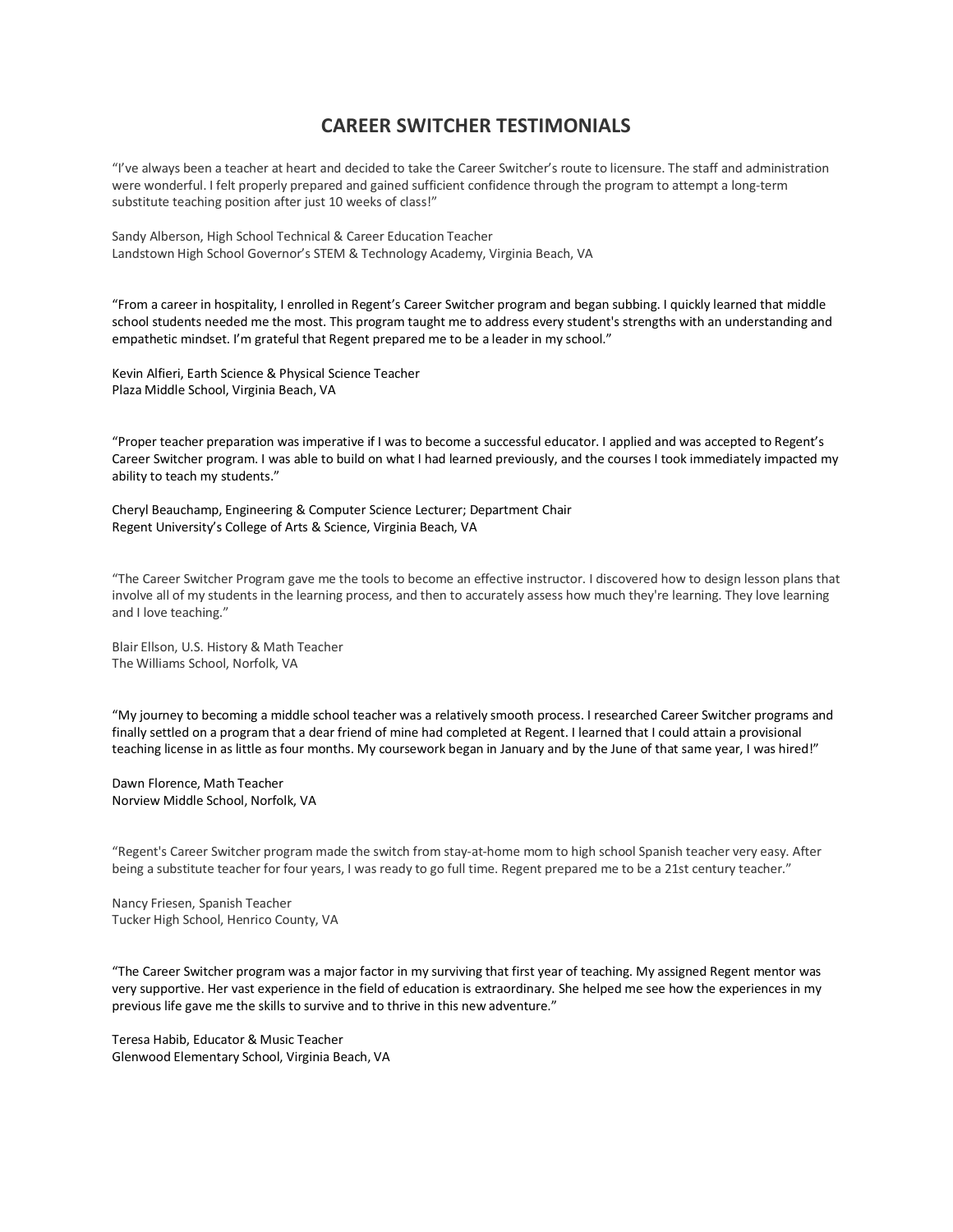"I worked in youth ministry — primarily with high school students — for over a dozen years. Now, I'm still working with the same age group, but instead of a church environment, I see them in the classroom. The Career Switcher program at Regent provided me with the foundation I needed to make that transition from youth ministry to education."

Angela Hamrick, High School English Teacher Princess Anne High School, Virginia Beach, VA

"The courses were extremely informative and exciting and the teachers at Regent were knowledgeable and genuinely excited to meet and teach us. Because it was a small group, we had time to get to know our professors. Meeting fellow Career Switchers and hearing their reasons for switching fields was equally fascinating."

Kevin Houck, Math Teacher Lake Taylor High School, Norfolk, VA

"Transitioning into the world of education would not have been feasible without the Career Switcher program at Regent. The program taught me how to teach children through innovative curriculum, assess their progress, create meaningful lesson plans, and most importantly, to appreciate how children think, act and feel."

Matthew Koeppen, Science Teacher Northside Middle School, Norfolk, VA

"As I pondered what do to with the rest of my life when I retired from the Navy, I knew I wanted a job that made me feel valuable and one in which I felt I was making a difference. I know in my heart that as a teacher I do that every day."

Beth Lambert, Earth Science Teacher Granby High School, Norfolk, VA

"When my family moved to Virginia due to my husband's career change, I thought it would be a perfect time to fulfill a childhood dream of becoming a teacher. Regent's Career Switcher program was the perfect choice for me. Not only was I prepared to enter a classroom upon graduation, but I also had more than half the credits hours under my belt towards my master's degree!"

Catherine Maniaci, Math Teacher Lake Ridge Middle School, Prince William County

"My mind was set, and I began to research teacher preparation programs. There were many options available from a full-time four-year undergraduate program to a quick six-week course in the basics. To my surprise, Regent's Career Switcher program not only fit my budget, but it also suited my work schedule."

Natalia Popko, Math Teacher Bayside Middle School, Virginia Beach

"After graduating from college with a music degree, I started working as a meeting planner for nonprofits and government contractors. I later felt called to teach. That's when I discovered Regent. I value the instruction I received during my time in the Career Switcher program. I love teaching and I'm grateful this program equipped me to build a new career on a strong foundation."

Willis Rosenfeld, Choir Director Loudon County High School, Leesburg, VA